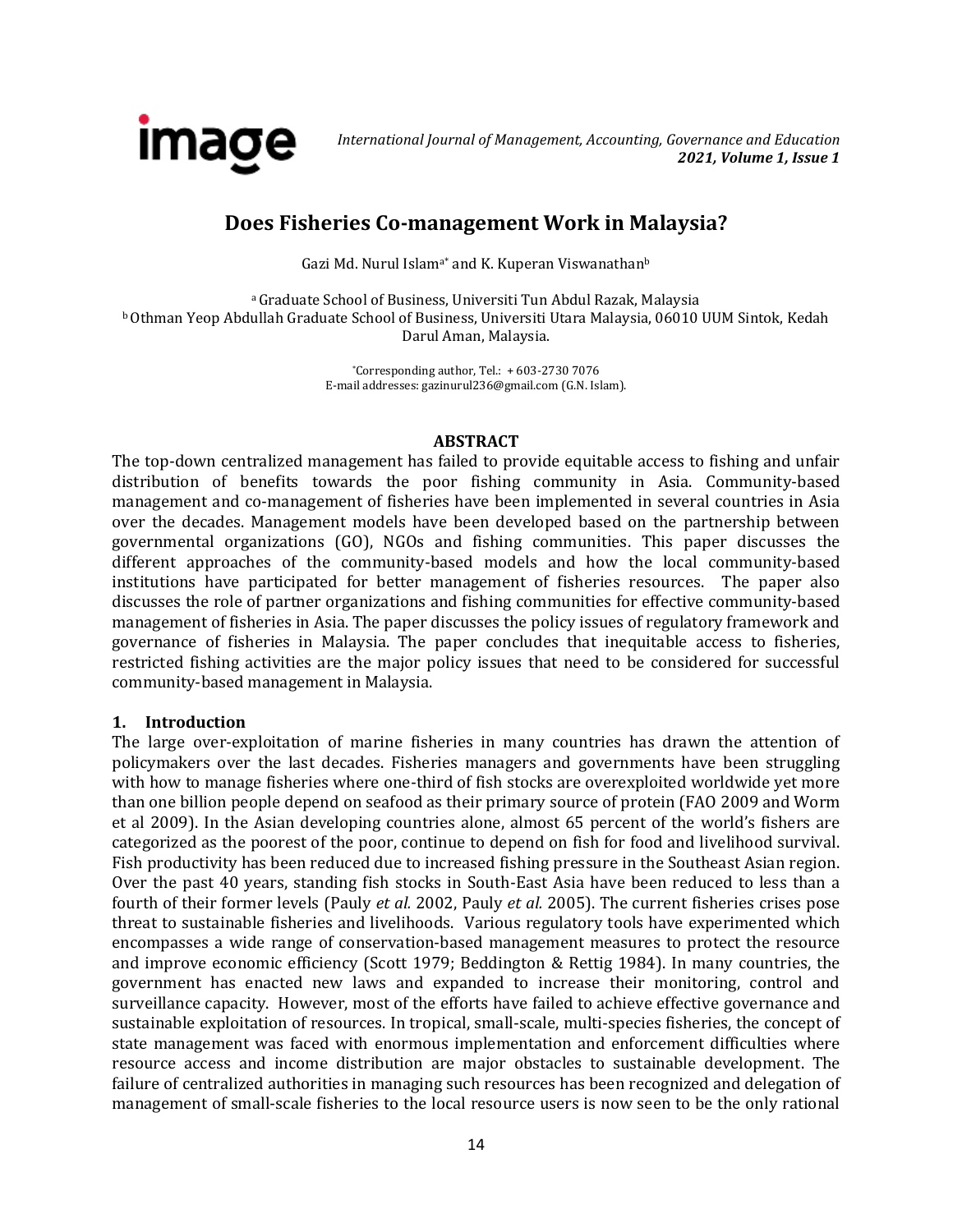way of obtaining effective governance. Metzner (2008) highlighted that there are many examples of limited access fisheries where the stocks have been overfished, over capacitated, and unprofitable. Limiting participation in fisheries and catch is not the solution; there is a need to have a sharing mechanism that determines the equitable distribution of benefits. The government of Malaysia has been working to attain sustainable use of fisheries and to improve the socio-economic conditions of small-scale fishing communities. There is a growing recognition that AR and MPA play potentially effective management tools in sustaining coastal fisheries in several countries. Various regulatory measures have been implemented in fisheries, however, the government has failed to reduce excess fishing capacity in coastal marine waters. The centralized fisheries management system provides limited scope for sustainable and equitable fisheries management in Malaysia.

Community-based co-management has been implemented in inland riverine fisheries in Sabah, east of Malaysia. Another co-management pilot experimental project has been implemented in Kedah state of Peninsular Malaysia. In Malaysia, the government has implemented AR and MPA programs in several coastal areas for more than thirty years. Yahaya (1994) highlighted the experiences of various participatory institutional arrangements in artificial reefs and fish aggregating devices in Malaysia. The characteristics of community-based institutions are different due to heterogeneous fishing communities and local circumstances. However, the co-management programs are at different stages of progress and they are still progressing. This paper summarizes the experiences of participatory co-management approaches in Malaysia. The objective of the study was to describe the existing community based participatory management approach being implemented in various locations in Malaysia, to assess the potential evolution of fisheries co-management based on the existing community-based programs in artificial reef locations in marine fisheries, and, to recommend the community-based model in marine resources in Malaysia.

#### **2. Malaysian marine capture fisheries**

With a coastline of around 4,810 km and an *Exclusive Economic Zone* (EEZ) of 418,000 km<sup>2</sup> the economic potential of the marine fisheries is enormous in Malaysia. The sector is an important source of employment and income for more than 150 thousand people (Department of Fisheries, DOF, 2010). Fish is a source of animal protein with a per capita consumption of about 45.1 kg in 2009 (Ministry of Agriculture and Agro-Based Industry, MOA 2010). The value-added of the primary fishery sector represents 11% of agricultural GDP and 1.3% of national GDP with a positive balance of trade of RM 601 mil. Marine capture fisheries account for about 75 percent of total fish production in Malaysia (Department of Fisheries, DOF, 2009). Studies found that fishing vessels operated in all fishing zones have reached close to the full technical efficiency and capacity utilization. Abu Talib et al. (2003) found that the demersal species are already overexploited and the level of fishing effort is beyond that needed for maximum sustainable yield. The continuous depletion of resource stocks is threatening the fisheries in Malaysia. The fisheries industry in Malaysia can be divided into marine fisheries, aquaculture, public water bodies and inland fisheries. Geographically separated by the South China Sea, Malaysia is divided into two regions: Peninsular Malaysia – which lies south of Thailand, and East Malaysia – which lies north of Indonesia on the island of Borneo. The fishing fleets of Malaysia can be generally categorized into commercial fleets and traditional fleets. The commercial fleets consisting mainly of vessels operating trawls and purse seine gears, while traditional fleets operate traditional gears such as drift/gill nets, hook and lines, traps, bag nets etc. The commercial fleets can be further classified by tonnage classes. Various tonnage classes specified in the Annual Fisheries Statistics are: (1) less than 25 gross tonnage, (2) between 25 and 39.9 gross tonnage, (3) between 40 to 70 gross tonnage, and (4) greater than 70 gross tonnage. In Malaysia, the marine fisheries resources have declined considerably over the past decade primarily due to overfishing particularly by using trawls. Commercial fishing gears, i.e. trawl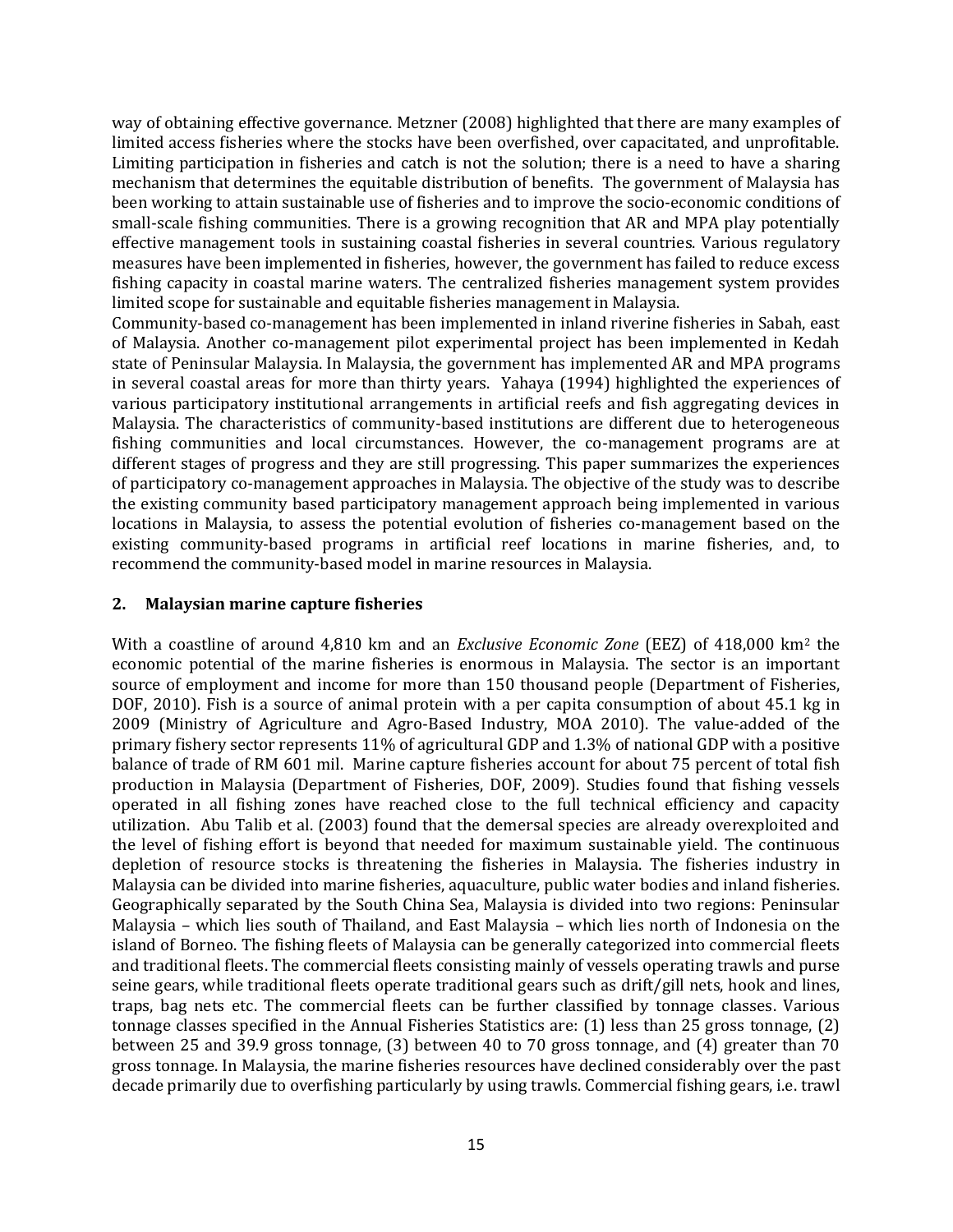nets and fish purse seines are prohibited from fishing in Zone A (0-5 nautical miles) to reduce fishing effort.

## 2.1 Fisheries Regulatory Framework

Malaysia employs a zoning system in fisheries where water areas are divided into fishing zones based on the distance from the coastline. In peninsular Malaysia, Zone A is less than 5 nautical miles from shore, Zone B is 5 to 12 nautical miles, Zone C is 12 to 30 nautical miles and Zone C2 is more than 30 miles. Under this system use of commercial gears, i.e. trawl nets and fish purse seines are prohibited in Zone A, this area is reserved for the artisanal fishers using traditional fishing gears. Licensing of fishers, vessels and fishing gear were introduced with strict terms and conditions for reducing fishing effort. In addition to the zoning arrangement and license limitation, mesh size regulations for the cod end of trawl nets were extended from 1 inch to 1.5 inches and beam trawlers were prohibited. In order to limit overexploitation, a policy for conservation with a moratorium has been implemented. However, the issue of additional licenses for trawlers within 12 miles was frozen.

The main reason for the overexploitation of fisheries resources is due to its open access characteristics in Malaysia. However, overfishing is not only occurring due to open access of the resources, but also through the encroachment of trawling in the traditional fishing grounds. The main purpose of establishing artificial reefs is to protect marine habitats from trawls and to compensate for the effects of stock depletion. The DOF has developed strong and heavy ARs for this purpose. The DOF does not allow fishing surrounding AR areas to enhance fisheries' resources. Fishing rights are determined by the license provided by the DOF. The Fisheries Development Authority's mandate is to upgrade the socio-economic status of the fishermen community, and as such has policies to:

- promote and develop efficient and effective management of fishery resources and fish marketing;
- create and provide credit facilities for fish production;
- engage in fishery enterprise through boat construction, and the production and supply of fishing gears and equipment;
- promote, facilitate and undertake economic and social development of the Fishermen's Associations;
- register, control and supervise Fishermen's Associations and Fisheries Cooperatives; and
- co-ordinate the implementation of various fisheries activities.

# **3. Development of Artificial reefs and Fish Aggregating Devices in Malaysia**

There is a growing recognition that artificial reefs play a potentially effective role in sustaining coastal fisheries in several countries. It is also acknowledged that although artificial reefs can be a tool for "fisheries development," their functioning as a tool for "fisheries management" is difficult (Meier et al., 1989; Polovina, 1991; Grossman et al., 1997; Pickering and Whitmarsh, 1997). In Malaysia, the traditional small-scale fish aggregating devices FADs or artificial reefs ARs is an ageold practice among the purse seine fishermen since the early 1990s (Yahaya, 1994). Fishers usually used coconut fronds weighted with rocks or cement to attract and aggregate the fish, thus increase the catch. Various management approaches exist in artificial reef locations such as private management, centralized management and co-management. The Department of Fisheries, Malaysia (DOFM) and the Fisheries Development Authority of Malaysia (FDAM) have been involved in the artificial reefs program since 1975. The ARs (known as "*tukun tiruan*") deployed by the Department of Fisheries Malaysia aims at promoting resource conservation, while the Fisheries Development Authority Malaysia (LKIM) deployed the Fish Aggregating Devices (known as *unjam*) to enable artisanal fishers to secure access to fish around the structures.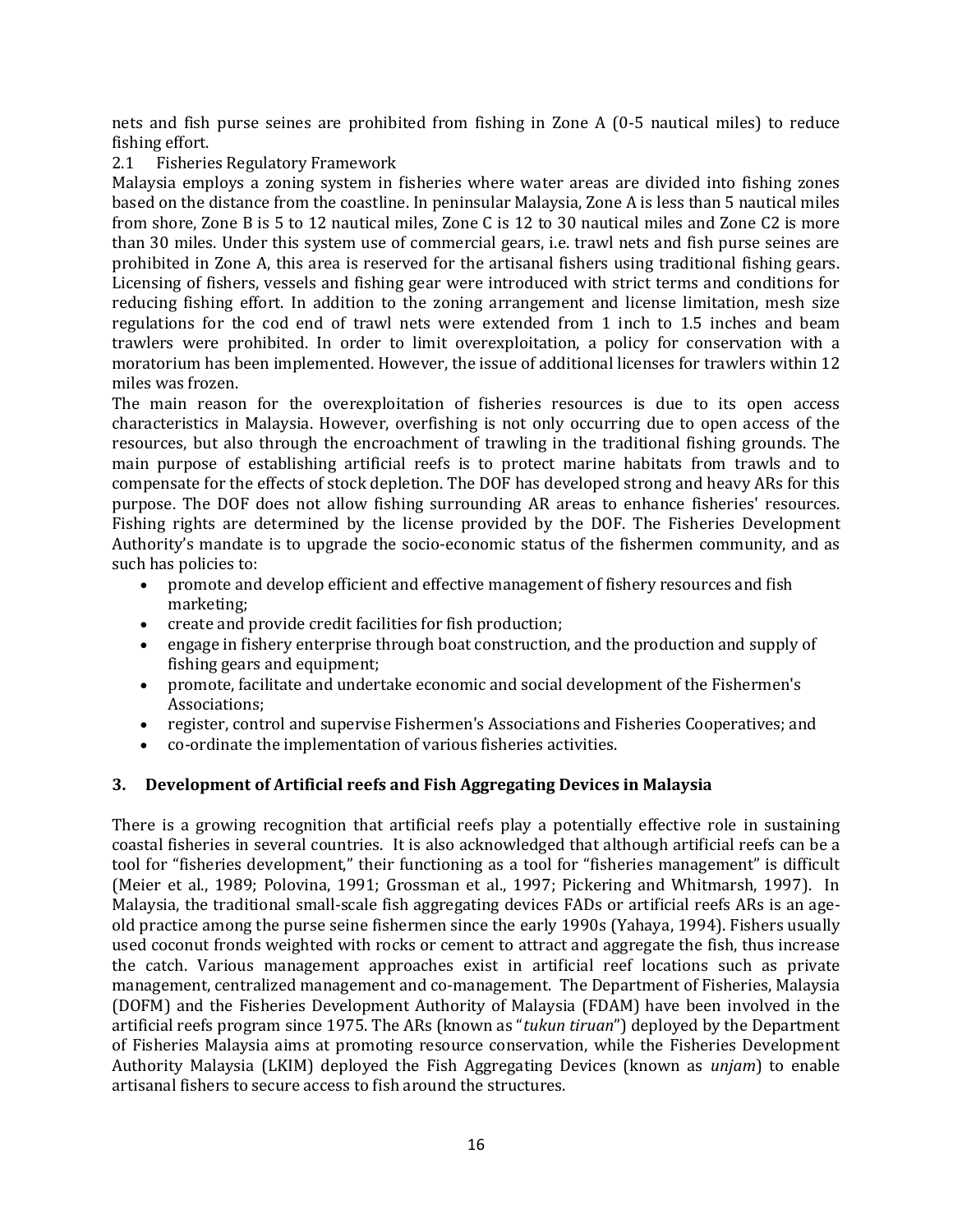The government has undertaken a massive ARs development program over the past 35 years, 1975-2010 and a total RM 49 million has been spent for these programs. The materials used range from scrap tyres, tree trunks, and derelict boats to modem highly sophisticated pyramidal or cuboid structures made of concrete (Yahaya, 1994). Since 1986, various concrete materials have been used for ARs and FADs, including concrete, reef balls, PVC, ceramics, abandoned oil rigs, and cuboids of various shapes and designs. These structures have been designed to aggregate demersal fish and pelagic fish (Azni, 2008). Artificial reefs serve a variety of functions, ranging from the traditional practice of fish production and aggregation to mariculture, tourism and resource conservation (Seaman, 2002). The main purpose of FAD or *unjam* was to use it as fish sanctuary in marine fisheries, provide user rights to the fishers to fish surrounding *unjam*, to encourage various business activities to support fishing and local tourism. The Department of Fisheries Malaysia deployed several large AR structures including concrete cubes, cuboids, soft bottom, lobsters, and tetrapod in recent years. The main justification for deploying these durable structures was to protect inshore fisheries from trawls as well as increase the productivity of fish (DOF, 1985). The Fisheries Development Authority (FDAM) deployed ARs over 550 locations throughout Malaysia until 2010 (Azmi and Yazid 2008). However, several hundred units of fish aggregating devices have been deployed by private individuals and fisher groups in different locations in coastal areas in Malaysia over this period. However, the FDAM received relatively more funding from the government compared to the DOF for the artificial reefs programs.

#### **4. Co-management and Fisheries**

Community-based co-management (CBCM) is a people-centered, community-oriented, resourcesbased partnership approach in which government agencies, the community of local resource users, nongovernment organizations, and other stakeholders share the responsibility and decision making authority for the management of a fishery (Kuperan *et al*., 2003; Berkes et al., 2001; Pomeroy, 2001; Pomeroy and Williams, 1994; Sen and Nielsen, 1996; Nik Mustapha *et. al,* 1998). The idea of fisheries co-management is that communities and the state should work together to manage fisheries and such cooperation will lead to more effective governance of the resource by the people dependent on the resource. This involves the fishers and the resource managers working together to improve the regulatory process for governing the resource.

CBFM is a process that moves towards a substantial role for fishers in management of the resources they depend on within a framework of government support for that process. There is a hierarchy of co-management arrangements where the fishers are merely consulted initially by the government, but later on, when regulations are introduced fishers are involved in designing, implementing, and enforcing laws and regulations with advice and assistance from the government. Berkes et al. (1991) argued that a more precise definition is probably inappropriate, for there is in practice a continuum of co-management arrangements, similar to the view of 'ladder of citizen participation' showing the degree to which citizens share power in government decision making (Arnstein, 1969; Berkes, 1994). The ultimate goal for co-management is to empower fishers in the expectation of better management (Viswanathan et al. 2003). Local institutions are important prerequisites for effective co-management because they are to make decisions and undertake collective actions (Kalikoski et al., 2002; Noble, 2000). Top-down legislative changes which focused on regulation and enforcement to control fishing efforts has failed to prevent over-exploitation of fisheries resources. Pomeroy and Viswanathan (2003) pointed out that most of the coastal and inland fisheries in Asia are still over-fished. It is argued that the failure is because this form of management is very much still a centralized top-down approach, focusing on objectives relating to fish resources and based exclusively on formal biological science (Viswanathan et al. 2003) and mostly disregards the experiences of fishers (Dengbol 2003). As a result, the modern laws and regulations that have been put in place to manage fisheries has not been well accepted by resource users, leading to the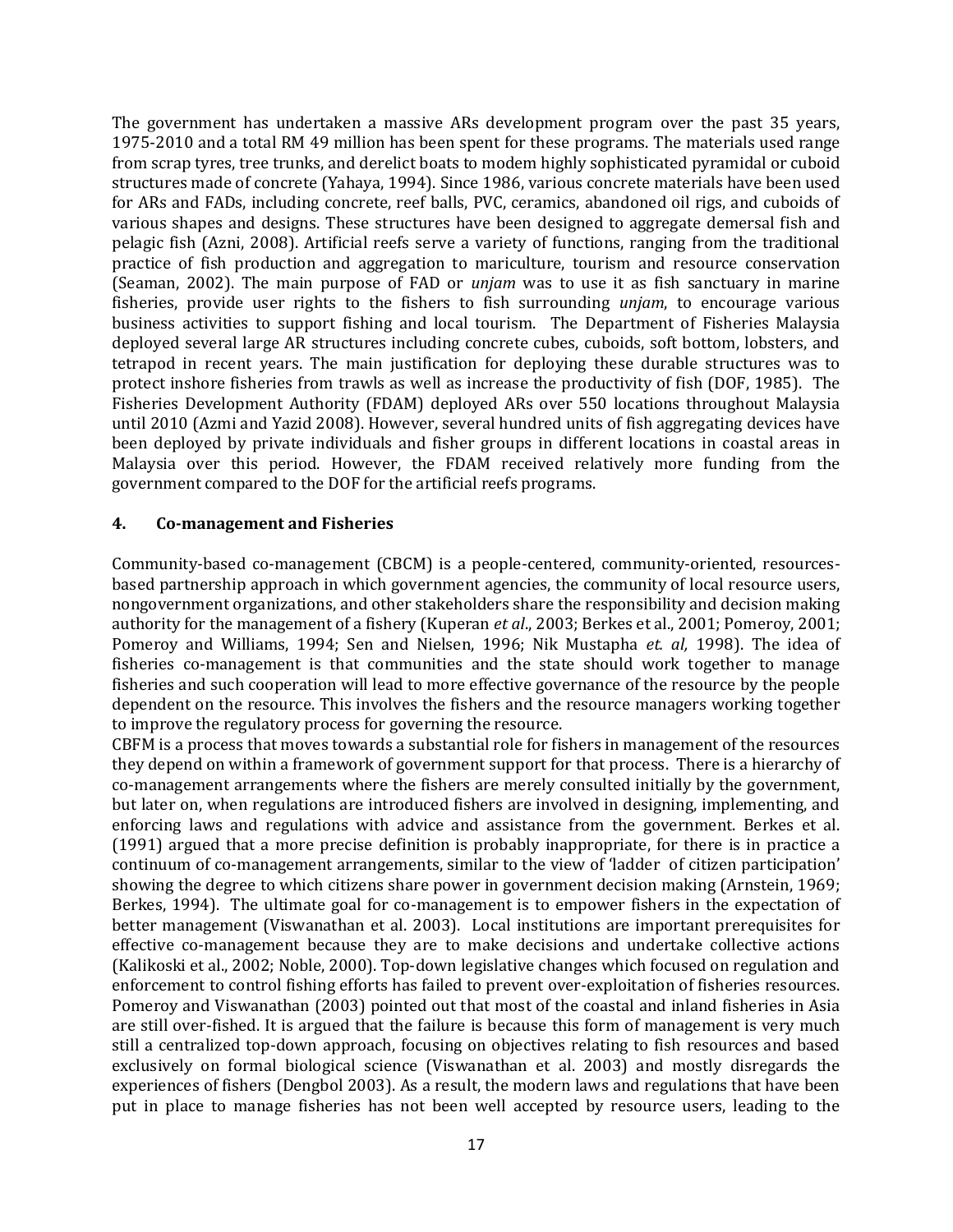violation of these regulations by fishers whether they are industrial, medium-scale or individuals fishing for their daily food and income and the practical failure of governments to enforce the regulations due to a lack of resources (Viswanathan and Sutinen, 1998). Since the 1960's the participation of local resource users and communities in development and management has become part of the development process in Southeast Asia. However, community organizations are rather weak in co-management in Asia. There is an increasing commitment of the Southeast Asian governments to decentralize policies and community-based resource management. In developing countries community management and co-management approaches that involved the crafting of new institutions at the local and community level appeared. These movements reflect a paradigmatic shift in fisheries management, both in terms of balance between overall goals and balance in the distribution of authority and power (Siar et al., 2006; Jentoft and Mccay, 2003; Hanna, 2003). Co-management and community-based management of fisheries is becoming central to the idea of effective governance of fisheries. Gutierrez, Hilborn and Defeo (2010) in their examination of 130 co-managed fisheries from 44 countries with different degrees of development, ecosystems, fishing sectors and type of resources concluded that strong leadership is the most important attribute contributing to the success of co-management. The first comprehensive global assessment of social, economic and ecological attributes contributing to fisheries co-management success shows that co-management holds great promise for better governance of fisheries worldwide in terms of realizing the outcome of sustainable fisheries. The potential for any governance structure for improving fisheries management depends on proper incentives, decentralized institutional arrangements and cohesive social organizations. All of these are more likely to happen under well-established co-management regimes. The participation of fishers and other stakeholders reduces the negative economic, social and cultural impact that is traditionally borne by the fishing communities (Lane, 2001). Pomeroy and Ahmed (2006) stated that the potential benefits of co-management include a more open, accountable, transparent and autonomous management process that is more economical as it requires less cost for administration and enforcement. An effective co-management framework may generate benefits for resource users, local communities' conservation and under this arrangement, poverty and resource degradation can be reduced (Brown et al., 2005).

In this paper, co-management is used to mean the sharing of rights and responsibility between the government and fishers. The DOF and the fisheries development authority of Malaysia have provided support to the poor fishing community to secure access rights in the marine fishery in the sea and manage fisheries under various institutional arrangements.

#### **5. Fisheries Co-management in Malaysia**

In Malaysia, community-based fisheries management approaches have been implementing over the last two decades. Most of the community-based projects have been driven by the federal government. However, the support towards community management is poor. The government has included community management in the Ninth National Plan; however, there is a lack of agency capacity to support and integrate cooperation (Nopparat, 2009). This section discussed case studies of various co-management arrangements that have been emerged through the initiative of the government and resource users in Malaysia.

#### 5.1 Co-management in Sabah

A traditional community-based approach locally called *tagal* system has been implementing in the freshwater inland river systems in Sabah - one of the federal territories in East Malaysia. The meaning of *tagal* system is 'fishing in river is prohibited by the concerned communities' for a certain period. The local community initiated the management of fisheries in various locations in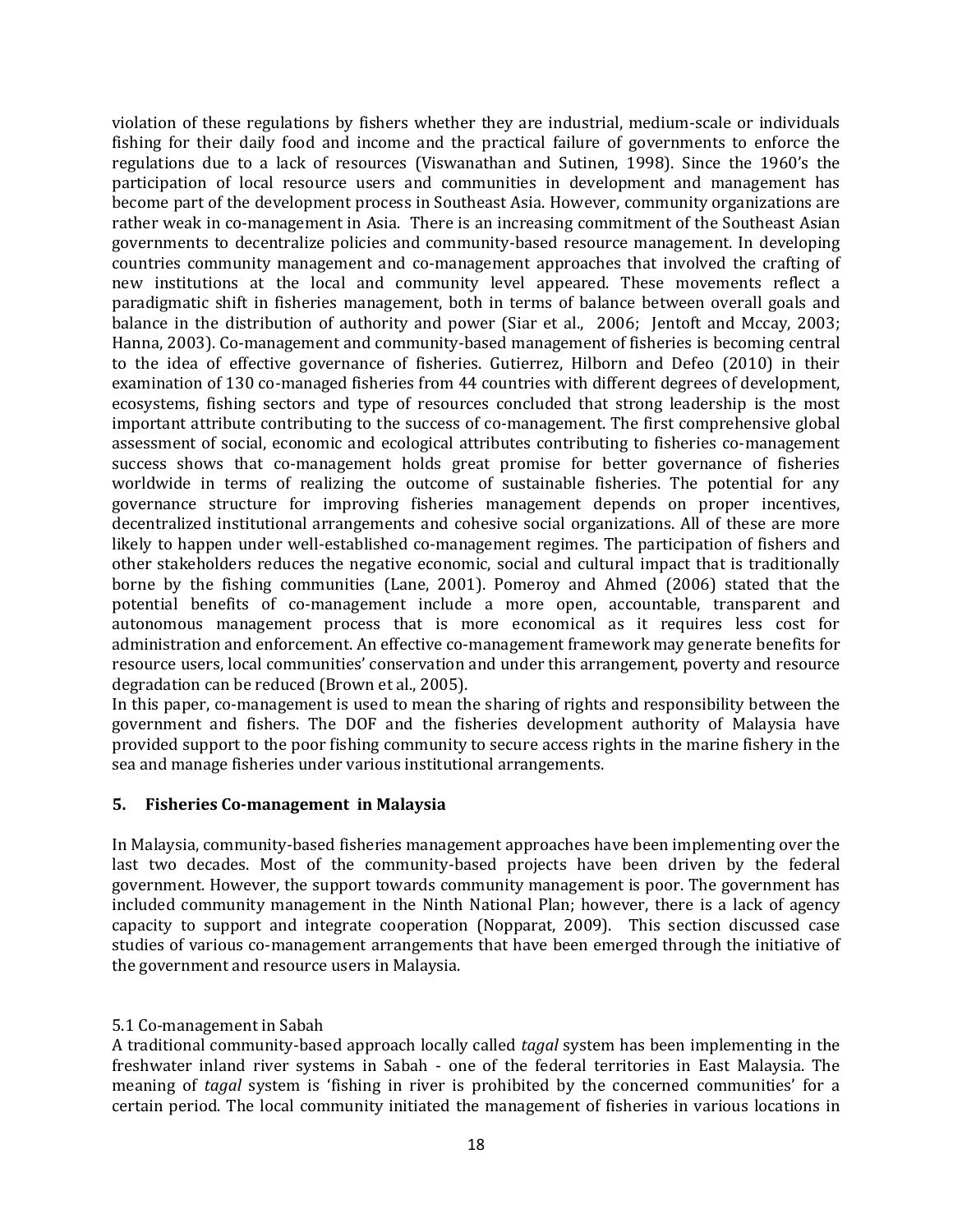Sabah. The Department of Fisheries Sabah (DoFS) has extended support to promote this Community Based Fishery Resources Management (CBRM) approach since 2001. A total of 240 *tagal* fisheries group have been established and registered with the Department of Fisheries Sabah. Local people who have traditional use rights in the river sections were included in the *tagal*  fisheries group. Community leaders were selected at the village level who introduced fisheries activities with administrative support from the Department of Fisheries Sabah. The members of *tagal* fishers participated in various fisheries activities. The Department of Fisheries Sabah provided technical support to the organized fishers. The main activities of the *tagal* organized fishers were to protect their fish stocks from poachers, reduce overfishing, protect from illegal fishing practices and other activities that pollute the water bodies. They have established fish sanctuaries and prohibited the use of destructive fishing gears.

The fisher groups have promoted eco-tourism activities which have been successful in *tagal* fisheries project areas. The communities with support from the DOF have acquired the power to resolve social conflicts and violations of rules over fisheries through the village headman or district court. The *tagal* co-management approach has been recognized by the government as this approach has empowered local fishing communities (Sujang and Etoh, 2009). Although the *tagal* comanagement approach is promising, they have not been successful in some areas due to weak institutional arrangements, lack of monitoring and enforcement, inadequate credit support, and shortage of government staff.

#### 5.2 Co-management in Langkawi

The government initiated a co-management project in Langkawi in the west coast of Peninsular Malaysia. The Locally Based Coastal Resource Management in Langkawi (LBCRM-PL) a pilot project was implemented jointly by the Department of Fisheries Malaysia and the Southeast Asian Fisheries Development Center (SEAFDEC), and was supported by the Japanese Trust Fund (JTF) from 2001 to 2007.



**Fig. 1:** Models of interactions between the Department of Fisheries, Fisheries Development Authority Malaysia (LKIM), and Fishers in fisheries co-management in Malaysia. Source: adopted from Berkes (1994) and Ahmed et al. (1997).

The Fishery Resource Management Community (KPSP) was organised by the Department of Fisheries Malaysia in several fishing communities in the project area. The DOF provided administrative and technical support to the organized groups. The groups were actively involved in fisheries conservation activities in the project area such as replantation of mangroves, and installation of artificial reefs. In Langkawi, the protection and monitoring of DOF artificial reef sites were managed under a co-management approach between the DOF and the local fishing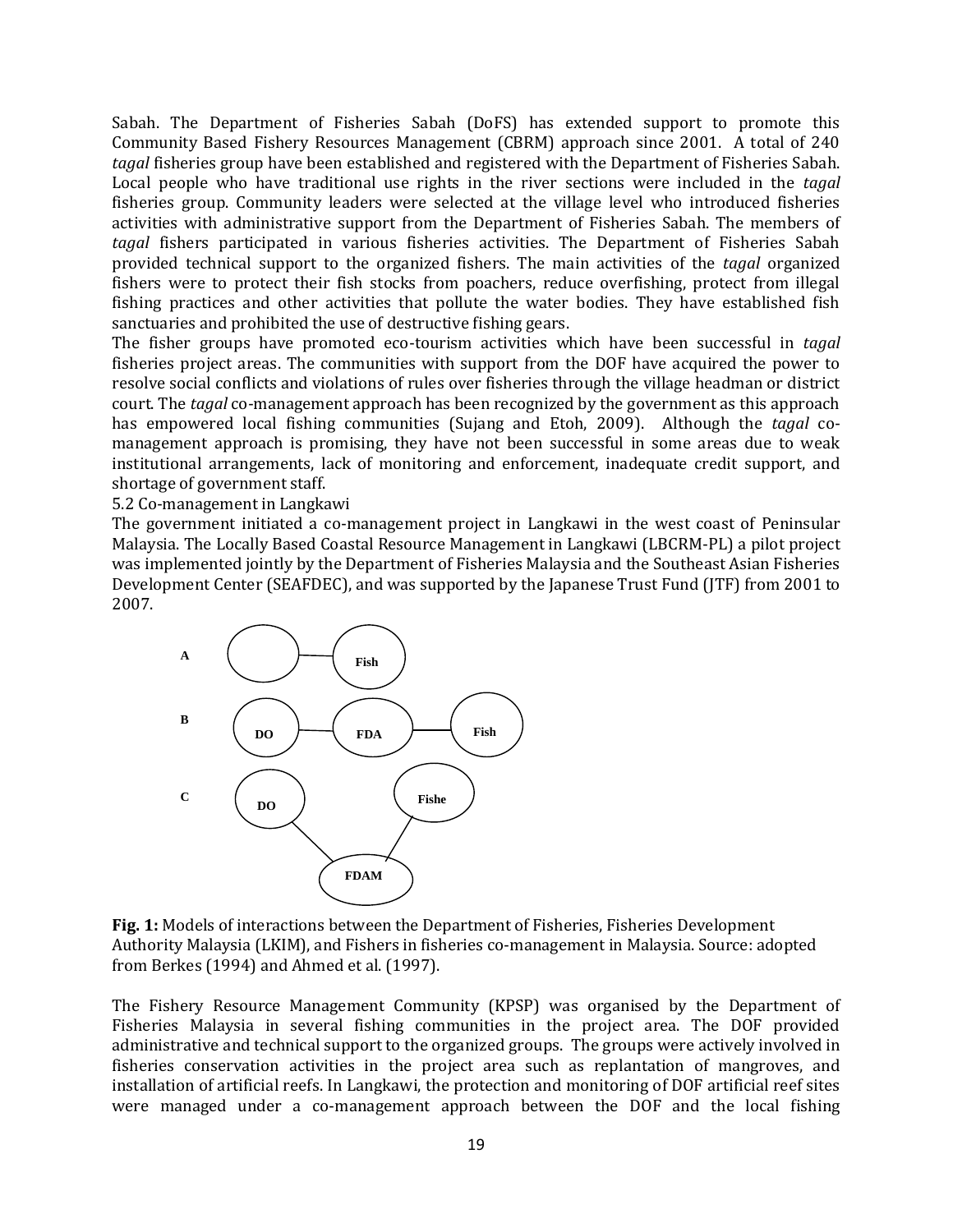community. The Implementation Coordination Committee (ICC) was formed with representatives from the Department of Fisheries, SEAFDEC, fishers and other stakeholders identified from the village. The organized fishers have participated in the project meetings and were able to prepare fisheries resource management plans to implement fisheries management activities. The SEAFDEC and DOF took a major role to play in making institutional arrangements for project implementation. Several fisheries resources management committees were formed under the supervision of the Department of Fisheries and the Fisheries Development Authority of Malaysia (DOF and LKIM). The fisheries management approach has moved from traditional towards a more holistic and ecosystem-based approach (SEAFDEC, 2009). However, due to an inadequate number of DOF staff and lack of access to financial credit sources in the project sites, the implementation of comanagement planned activities was not sustainable (SEAFDEC, 2009).

5.3 Participatory management in Fish Aggregating Devices and Artificial Reefs

*5.3.1 Department of Fisheries (DOF) and Fisher model*

The Department of Fisheries Malaysia (DOF) has deployed artificial reefs or *tukun* with financial support from the government. The main objective of ARs deployed by the DOF was to protect fisheries resources from trawls and to increase biomass and productivity especially in the inshore area. The DOF had imposed fishing restrictions in the immediate vicinity up to a radius of 0.5 nm of its ARs. The DOF had marked the AR locations by marker buoys (DOFM 1985; Jothi, 1986; Wong, 1991). The DOF carried out a technical investigation before deploying the structures. However, local people were not informed and consulted about the location and management of these artificial reefs. Local people did not participate to the artificial reefs program. The fishers suspected the DOF's role to secure their rights to fish in the ARs area. The fishers did not get incentives to protect these ARs from trawls and outside fishers. Moreover, the marker buoys were removed from the ARs. Various fisher groups have conducted fishing surrounding the AR structures. The DOF did not assign use rights to fisher groups, but it has been observed that fishers have become the custodian of most of the ARs. However, the DOF artificial reefs have been less or not protected from fishing, due to a lack of enforcement and local cooperation. The objectives of the AR programs to protect fisheries habitat from trawls have not been achieved, due to lack of proper planning, use of AR materials, site selection and poor monitoring and enforcement (Saharuddin et al., 2012). The existing management arrangements are not sustainable for fisheries where the DOF is solely responsible to manage ARs.



**Fig.2:** Fisheries rights and distribution of benefits under co-management (government– fisher) partnership approach of fisheries management in Malaysia. Adopted and modified from Ahmed et al. (1997).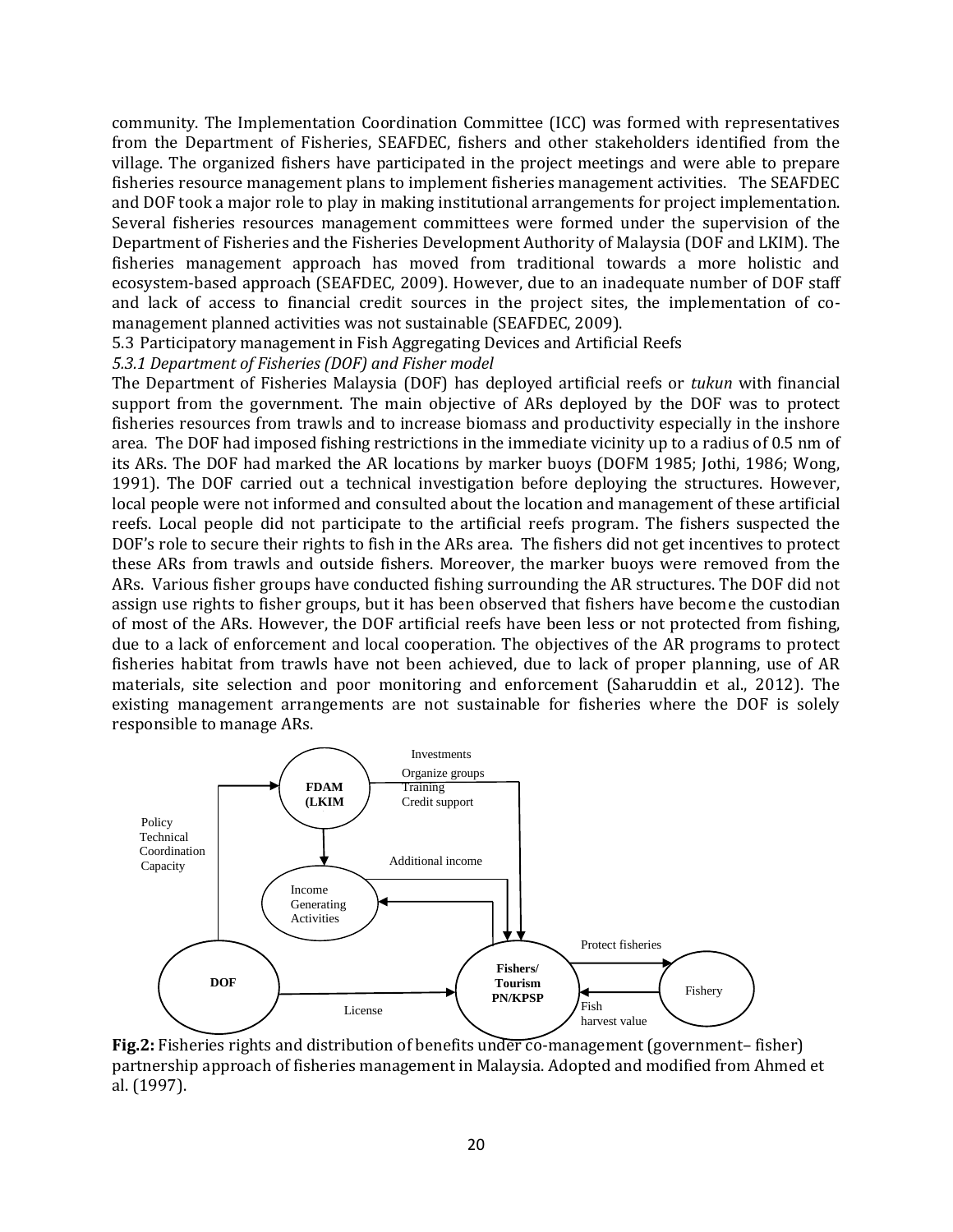In addition to the *tagal* co-management in inland riverine fisheries in Sabah, the protection and monitoring of most DOF artificial reef sites have been managed under a co-management approach between the DOF and local fishing community. The AR committee comprising of locally organised fishers are responsible to protect, monitor and harvest fish in a sustainable manner. Fishing effort was limited to angling, other fishing gears were prohibited within and near the AR sites. They are successful in protecting AR from illegal fishing and the awareness about habitat management improved. This co-management approach is an example of DOF-Fisher model, no NGO is supporting this co-management process.

The DOF provides licenses to fishers based on the fishing boat and gear. Fishers failed to establish formal fishing rights in the ARs that belong to the DOF. In this co-management model (model A in Fig, 1) the DOF provides support for the management of ARs, where the FDAM has limited or no direct role in co-management. The fishers did not get support from non-government organizations (NGOs).

#### 5.3.2 *Fisheries Development Authority (LKIM) and Fisher model*

Fish aggregating devices or *unjam* deployed by the Fisheries Development Authority (FDAM) with financial support from the government. The main purpose of deploying FADs in the coastal areas was to secure access to the poor fishers for improving their economic condition. The *unjams* were deployed mainly at the request of artisanal fisher groups or fishermen associations from the fishing community in coastal areas. These groups had also participated during the deployment and mooring of these *unjam*s and subsequently become the main beneficiaries of FDAM. The fishers groups have eventually become self-appointed custodians of these *unjam*. The fishers have protected the devices from other fishers who do not belong to their group. The fisher groups have established their user rights to these *unjam*, have established *de facto* property rights. This partnership arrangement was acceptable to the government agencies and subsequently developed a partnership between FDAM and fisher groups (model B in Fig. 1). There is no license fee imposed on the *unjam* users. A variety of materials and designs were used to attract demersal and pelagic species. The main motivation for the local fishers is that the FADs were built for improving their economic conditions through fishing and tourism activities. The FDAM and the users worked out the rights and responsibilities over the FAD structures. However, the FADs were seen to be publicly owned with fishers having unlimited access, where the fishing community was less motivated to protect their resources.

## 5.3.3 *Management of privately owned Artificial Reefs*

Traditionally fish aggregating devices or artificial reefs have been constructed and owned by individual boat owners (purse seiners) or groups of boat owners. The owners of these FADs are generally the rich people called *toukays* or fishery merchants. The fishery investors are called fishery agents or fishery lords in other parts of Southeast Asia. The agents provide credit and fishing equipment to the fishers and get a higher return from fishing. The owner of the FADs has developed an exclusive management regime over the fishery surrounding the FADs. They can manage their FADs with administrative support from the Department of Fisheries and Fisheries Development Authority. The private *unjams* are made primarily of coconut fronds and their placement is not restricted to the 0-5 miles waters (Jahara 1994). However, various size and designs of FADs with scrap materials, treetrunks and bamboos were deployed to attract fish. The owner used about 20 units of FADs for one cluster and each owner has got 100 clusters deployed in the coastal areas.

Generally, the FAD owners do not take part in fishing activities. They usually rent out their FADs and transfer the use rights to others. The owner of the FAD is responsible to maintain their FAD structures every year. They obtain technical advice from local DOF staff. The groups have also introduced an acceptable benefit-sharing system in the FADs. In this system, the owners were able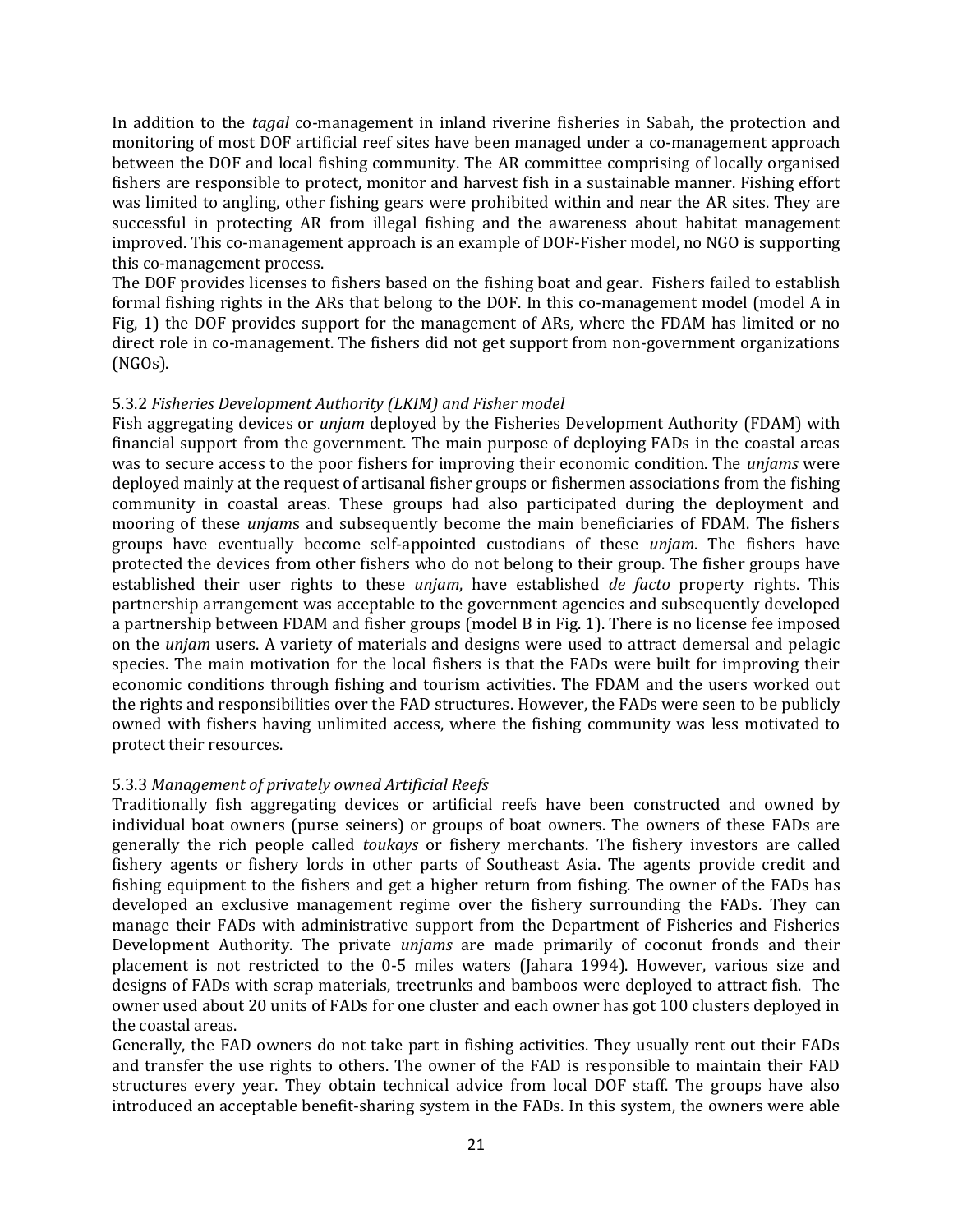to govern access rights and use of the fisheries resources. The fishery has been no longer openaccess common property. The coastal public waters have been gradually privatized through the construction of FAD or ARs in coastal waters in Malaysia.

The privately-owned FADs are also managed jointly with Fishermen's Association (Persatuan Nelayan Kawasan). The Fisheries Development Authority provides financial support to the artisanal fishers to undertake various income-generating activities. In this participatory approach, the owner of the *unjam* transfer all management and maintenance responsibility to the fisher groups. The fishers pay a share of their income from fishing to cover the construction costs of FADs. Benefits from fishing were distributed among fishers. The fisher groups have subsequently the owner of some structures after paying all the construction costs. The fisher groups finally the owner of these FADs. The fisher groups get technical, organizational and credit support from Fisheries Development Authority (LKIM). The DOF also provided technical support to the organized fishers. These arrangements have developed a partnership between the DOF, LKIM and fishers. The management approach between the government and fishers is an ideal co-management arrangement where NGO support is lacking (Berkes, 1994).

The fisher groups are homogeneous; they live in the same community using artisanal gear such as handline, trap, driftnet and purse seine. Fishers have participated in fishing activities, protected their FADs from other fishers and distributed their benefits among fishers. The support towards community organisations for this co-management approach is still slow due to the lack of institutional and legal support to the fishers. The FDAM initiated to provide "user rights" to the artisanal fishers over the fisheries resources around *unjam*. They have encouraged fisher groups to be responsible for effective resource management and conservation practices. This approach has created incentives for the fishers to participate in fisheries and ensure equitable access.

# **6. Discussions**

The centralized management approach implementing in Malaysian fisheries has been proved ineffective. The licensing policy has secured rights to fishers to fish in the assigned fisheries zones, but fishing competitions have continued to increase in inshore fisheries. The encroachment of bottom trawls in the inshore areas has intensively exploited the fisheries habitat. The Department of Fisheries deployed artificial reefs which have been used as anti-trawling devices in the inshore coastal areas. However, fisheries are not protected from trawls due to a lack of enforcement and monitoring. The current management policy failed to resolve the problem of fisheries overexploitation and inequitable benefits from fisheries. It is widely recognized that community management with strong local institutions can be a solution to these problems in fisheries and can attain sustainable and equitable management of fisheries. The Department of Fisheries and the Fisheries Development Authority are the two most important government agencies responsible for fisheries in Malaysia. The DOF and FDAM have been providing support to fishers to achieve economic, social and conservation objectives in coastal fisheries. The co-management arrangements have developed through the initiatives of local people in the coastal community in Malaysia over the last two decades. The existing co-management approaches in Malaysian fisheries have been discussed in this paper. The Department of Fisheries was the main partner of *tagal* fisheries in Sabah, co-management in Langkawi coastal fisheries and co-management in artificial reefs in several coastal areas in Malaysia.

The DOF has provided licenses and organized poor fishers in the coastal communities in Sabah and Langkawi shown in model A in Fig. 1. In this model, the fishing community participated in resource management activities with administrative support from the DOF. The FDAM provided fisheries subsidy and other livelihoods support to the local fishers to promote income-generating activities and the welfare of fishing communities. However, institutional support was rather poor in fisheries community management in Malaysia. Fishers have not achieved organizational strength to deal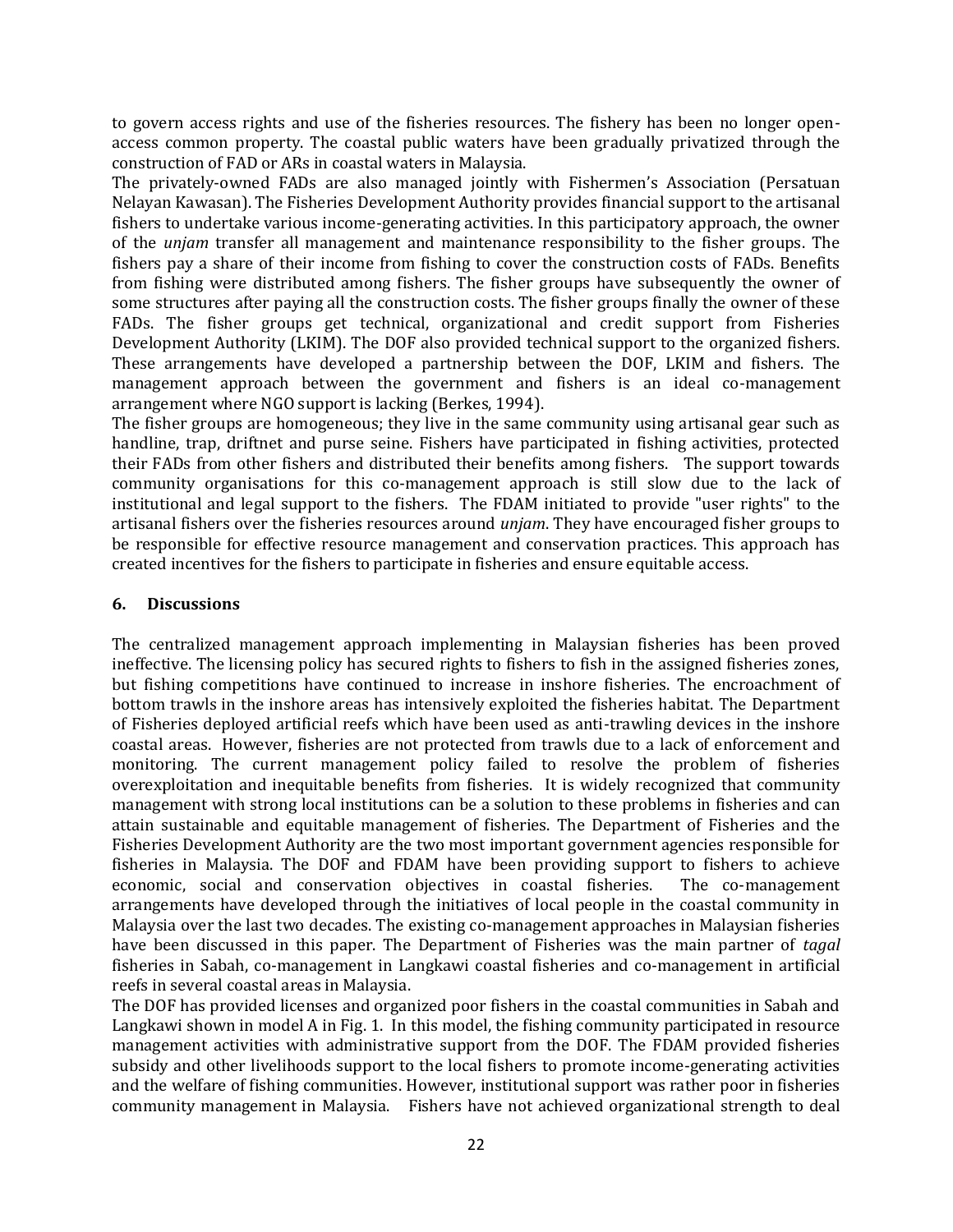with the government directly. It was found that the organized fisher groups did not get enough institutional support from the DOF and FDAM. The organized fishing groups were not successful in protecting their fisheries from trawls and other illegal fishing activities.

The DOF and FDAM have provided institutional support to poor users and to establish a partnership arrangement to achieve social, economic and conservation objectives is shown in model B in Fig.1. The FDAM play an effective role to strengthen the community institutions through providing access to fisheries and venturing into other commercial activities. The FDAM has provided operational support to the fisher groups and provided credit support to invest in various income-generating activities. The participatory co-management in FADs and artificial reefs fisheries has demonstrated the partnership arrangement of DOF-LKIM-fishers shown in model B in 1. The FDAM has played a greater role in securing user rights to fish surrounding the FADs. The fishers were organized under the LKIM framework, fisher leaders were selected through the democratic process, and they were responsible to manage their FADs with technical and administrative support from FDAM and DOF local staff. This institutional support has strengthened the social, economic position of artisanal fishing communities, and created a sense of ownership over the fisheries.

However, the management of artificial reefs has demonstrated that the DOF did not incorporate local fishers in the planning and management of the AR programs. The government allowed private individuals to deploy FADs where they have established their *defacto* property rights. The relatively rich people invested in FADs and major benefits go to the private owner of these structures. Due to the free access to fishing in the ARs areas; most productive parts of artisanal fishers are continued to capture by the rich people with employing more effective gears. The FAD owners have established exclusive fishing rights in the area which means that fishing intensity increases that pose threat to fisheries resources, the resources will be further depleted. These will affect negatively on the sustainable catch and incomes of artisanal fishers.

The ARs and FADs with concrete structures were not suitable for fishing, especially for the drift net users. The hand line, long line and traps user were able to fish around AR areas without any serious problems of entanglement. Social conflicts arise due to an entanglement problem between fishing groups using same locations (Islam et al, 2014). Sutton and Bushnell (2007) highlighted that conflicts within groups of AR users usually come about due to crowding and congestion at AR sites.

Several studies suggest that management of AR should be consistent with fisheries management, e.g. to avoid stock overexploitation, through unexpected reallocation of fishing effort over space around AR (Polovina, 1991; Botsford et al., 2003; Denny and Bobcock, 2004). Pickering and Whitmarsh (1997) argue that ARs have serious problems of distribution in the absence of an effective management strategy.

There is a need to have more flexible and community-oriented management of the fishers. The DOF and FDAM should be willing to accept each other's role. This would require poor fishers as stakeholders and put in place mechanisms that would serve to foster closer DOF, FDAM, and community linkages. Sufficient extension services to the target groups are required to enable these community-based organizations to perform useful functions. Local credit institutions including banks should introduce a simple credit delivery mechanism to supply adequate financial credit to the fishers. Sufficient, timely and sustained funding is critical to the sustainability of comanagement efforts. Often co-management projects which are initiated and funded from outside sources fail when the project finishes due to the inability of the partners to fund the activities.

The excess fishing problem is generally found in the fishers due to unclear property rights. The existing property rights arrangements are complex in Malaysia and other Southeast Asian countries. Fishers and community members have low incentives to contribute to the community fishery. Without seeing any tangible benefits, community members are less willing to invest time and effort in fisheries management.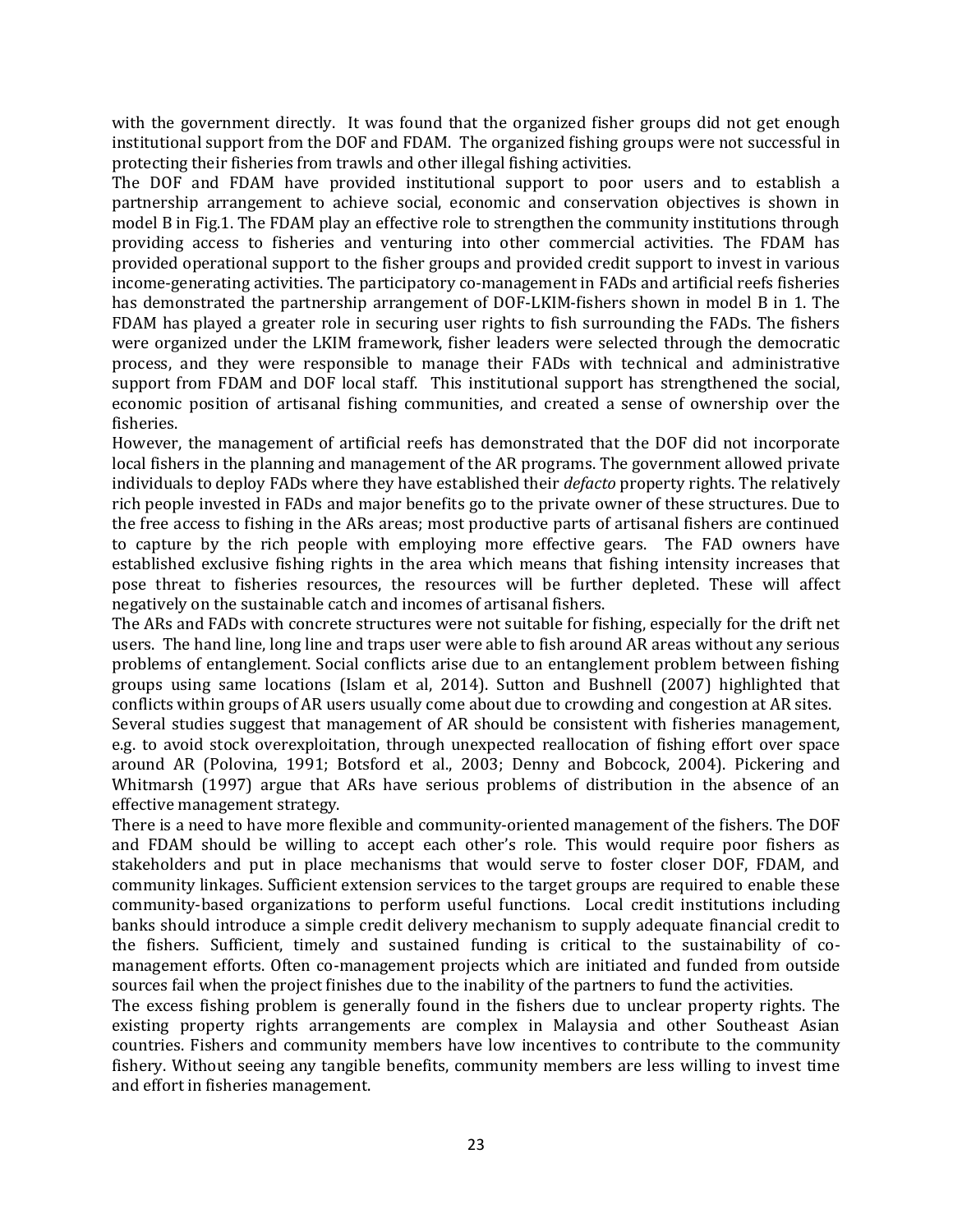Individual and community empowerment is a central element of co-management. Empowerment allows communities to be free from the bureaucratic requirements of government agencies. The experience shows that there is a lack of capacity building, confidence and a sense of empowerment of resource users. The co-management experience suggests that FDAM could play a very important role in facilitating to establishment local co-management. The focus of co-management is on building fisher community organizations that can themselves manage fisheries through interaction with the government. It has been observed that homogeneous communities are more likely to establish effective community-based fisheries management. Successful co-management was dependent on the high level of socio-economic and cultural homogeneity of the community. However, the co-management project was also successful in socio-economically and culturally heterogeneous communities. In Malaysia, none of the co-management groups is graduated and become self-sufficient. Establishing sustainable co-management in any one fishery requires time. The capacity of the CBO needs to be established as a sustainable organization and a legitimate decision-making body to decide on access and use of the fishery. Strong political will and commitment are needed to counter pressure from fisheries agents and intermediaries. An ownership feeling should come through the active participation of fishers.

## **7. Conclusion**

Fisheries co-management as an alternative to centralized command and control fisheries management is often suggested as a solution to the problems of fisheries resource use conflicts and overexploitation. In Malaysia, community-based fisheries management has been experimenting over the last three decades. Co-management programs implemented in inland riverine fisheries in Sabah have demonstrated that the organized fishers can effectively manage their resources with support from the Department of Fisheries. The co-management model has established between government and fishers seemed to be more sustainable and equitable management in fisheries. Comanagement has also demonstrated in coastal marine resources in Langkawi with a similar comanagement framework where the Department of Fisheries has provided major institutional support to the local fishing communities with technical and financial support provided by the Southeast Asian Fisheries Development Centre (SEAFDEC). Various management approaches exist in fish aggregating devices or unjam deployed in various locations in coastal areas in Malaysia. The organized fishers have established their use rights in FADs installed by a private individual and by Fisheries Development Authority Malaysia. The DOF provides license to the fishers for fishing with particular gear. The FDAM has provided organizational support, registration of fishermen association, credit and other livelihood support. This co-management has developed with the partnership of DOF-FDAM-fishers in many locations in the coastal areas. The co-management arrangements are still experimenting and none of the co-management groups have successful. The process of reformation from traditional centralised management to community-based decentralised management is extremely slow in Malaysia. The Malaysian Government has included community-based management policy in the Ninth Malaysia Plan 2006-2010. The Government has encouraged the community to participate in enforcement activities: monitoring, control and surveillance (MCS). However, there is a lack of agency capacity to provide institutional support to fishers. There is a danger to allow a private individual to deploy FADs. The issue of ownership of these resources is not clear. The process of privatization of public waters is unsustainable and it will create a negative impact on the distribution of benefits.

The poor fishing groups were not able to secure user rights to fisheries. Therefore the sense of ownership in their resources has not been established. The increasing number of FADs are occupied the fisheries' habitat especially in the near shore areas. The main issues are ownership, accessibility; use rights and the overall management of fisheries resources around these structures.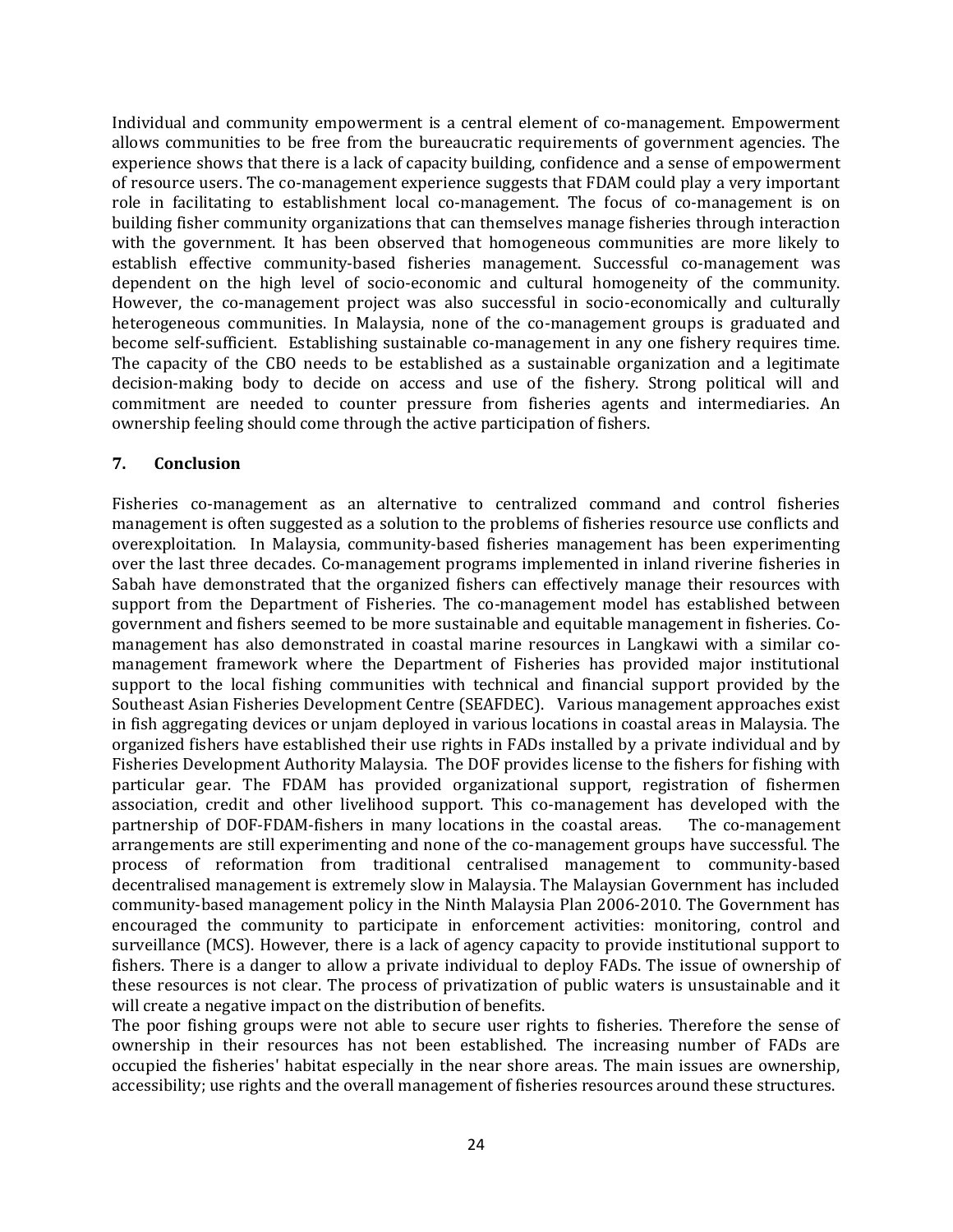There is a need to find a mechanism to empower target groups who could enforce the fisheries rules and protect fisheries resources. The experiences from Southeast Asia indicate that the establishment of CBFM and co-management takes time but once established, this management regime can bring about improved efficiency, equity and sustainability of resource use. The main obstacle in fisheries is the lack of coordination between the DOF and FDAM. There is a dilemma about the role of DOF and LKIM towards the welfare of fishers. The agencies should have clear goals and expectations in fisheries management. The DOF is reluctant to share their regulatory power to the FDAM, moreover, they have an artificial reefs program with a different desire. The role and operational strategies among the agencies and stakeholders should be clearly understood. The fishers do not have direct communication with the DOF. There should be a communication channel to inform the fisheries issues. Effective coordination of FDAM and DOF are not easy to establish but are extremely necessary to support new community institutions for fisheries management. The important policy implication is that the fisher groups of co-management organizations need strong facilitation by DOF and FDAM to establish access to fisheries. Successful co-management is more likely to occur in homogeneous communities. The long-term commitment is required for the sustainability of fisheries associations. Many co-management projects have been supported by donors for extended periods. The sustainability of co-management projects is often an issue when they are donor-driven and heavily dependent on external funding. To improve performance and strengthen partnership, DOF, FDAM, PNK and other stakeholders have to go through a social learning process and be willing to accept each other's roles and responsibilities.

#### **References**

- Ahmed, M., A.D. Capistrano, M. Hossain. (1997). Experience of partnership models for the comanagement of Bangladesh fisheries. *Fisheries Management and Ecology* 4: 233-248.
- Arnstein, S.A. (1969). A ladder of citizen participation. Journal of the American Institute of Planners 35, 216-224
- Azmi, D., Yazid, M. (2008). Installation of Artificial Reefs (*Unjam-Unjam*) by Fisheries Development Authority Malaysia (FDAM). *In Proceedings of the Regional Seminar on Integrated Coastal Resources Management Approach in Southeast Asia: Review of the Project ICRM-PL* Langkawi, Malaysia, 21-23 October 2008.
- Azmi, D., Yazid, M. (2008). Installation of Artificial Reefs (*Unjam-Unjam*) by Fisheries Development Authority Malaysia (FDAM). *In Proceedings of the Regional Seminar on Integrated Coastal Resources Management Approach in Southeast Asia: Review of the Project ICRM-PL* Langkawi, Malaysia, 21-23 October 2008.
- Beddington, J.R., Rettig, R.B. (1984). Approaches to the regulation of fishing effort. FAO Fisheries Technical Paper 243, 1-7
- Berkes, F., George, P., Preston, R. (1991). *Co-management: the evolution of the theory and practice of joint administration of living resources*. Paper Presented at the Second Annual Meeting of IASCP,University of Manitoba, Winnipeg, Canada, Sept. 26-29, 1991.
- Berkes, F., Mahon, R., McConney, P., Pollnac, R., Pomeroy, R.S. (2001). Managing Small- Scale Fisheries: Alternative Directions and Methods. IDRC publication.
- Berkes, F. (1994). Co-Management: Bridging the Two Solitudes. Northern Perspectives, 22(2-3)
- Brown, D., Staples, D., Funge-Smith, S. (2005). Main Streaming Fisheries Co-management in the Asia-Pacific. FAO. Regional Office for Asia and the Pacific, Bangkok. RAP Publication 2005/24.
- Borrini-Feyerabend, G., Farvar, M.T. (2007). Co-management of Natural Forests : a Manual to guide a local process in Song Pan County (Sichuan, China). Natural Forest Management Project, Delegation of the European Commission to China and Mongolia.
- Department of Fisheries Malaysia (1985) The Difference between artificial reefs and unjam-unjam. Deapartment of Fisheries Malaysia (in Malay)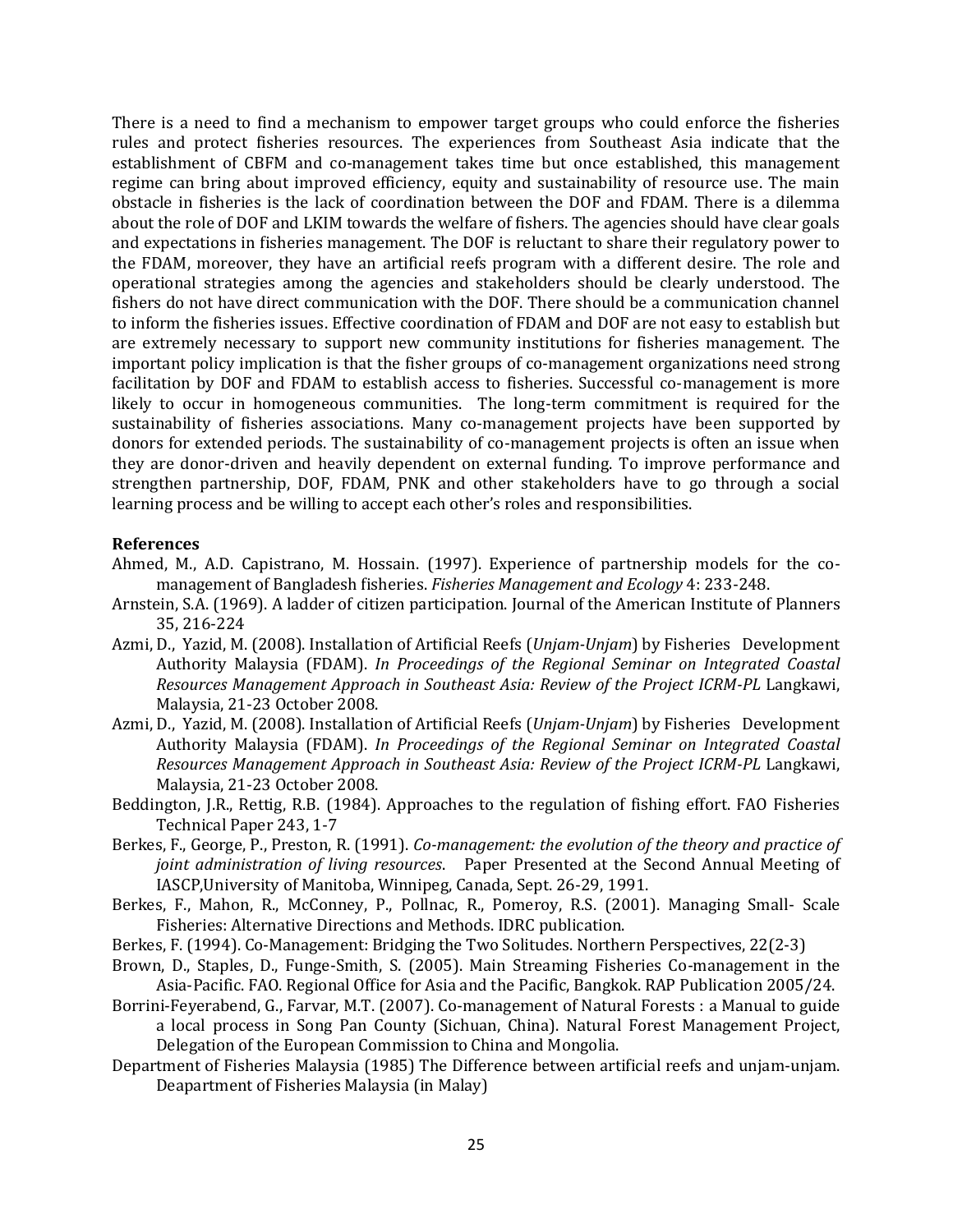- Department of Fisheries Malaysia, 2010. Annual Fisheries Statistics, Department of Fisheries Malaysia, Ministry of Agriculture Malaysia, Kuala Lumpur. (unpublished)
- Department of Fisheries Malaysia (2009). Annual Fisheries Statistics, Ministry of Agriculture and Agro-Based Industry. Putrajaya.
- Food and Agriculture Organization of the United Nations (2009). FAO Yearbook: Fishery and Aquaculture Statistics 2007
- Flewwelling, P., G. Hosch (2004). Country review: Malaysia. Food and Agriculture Organisations. <http://www.fao.org/docrep/009/a0477e/a0477e0c.htm>
- Grossman, B.G., Jones, G.P., Seaman, W.J. (1997). Do Artificial Reefs Increase Regional Fish Production? A Review of Existing Data. *Fisheries* 22(4): 17-23.
- Gutierrez, N.L., R. Hilborn, O. Defeo (2011). Leadership, social capital and incentives promote successful fisheries. Nature. Vol. 1, 2011.
- Hanna, S. (2003). The economics of co-management, In D.C.Wilson, J.R. Nielsen and P. Degnbol (eds.). The fisheries co-management experience: accomplishments, challenges and prospects. Kulwer Academic Publishers, Netherlands, p. 51-60
- Jothy, A. A. (1986). Artificial reef development in Malaysia. In: Meng, W.T., Eong, O.J. and Ong, K. S. (eds). Proceedings of the Ninth Annual Seminar Towards Greater Productivity of Our Coastal Waters. Malaysia Society of Marine Science. 12 April 1986: 5-16
- Jentoft, S., B.J. McCay. (2003). The place of civil society in fisheries management: A research agenda for fisheries co-management, p. 293-307. In D.C. Wilson, J.R. Nielsen and P. Degnbol(eds.). The fisheries co- management experience: accomplishments, challenges and prospects. Kulwer Academic Publishers, Netherlands.
- Kuperan, K., Neilsen, J.R., Ahmed, M., Hara, M. and Nik Mustapha, R.A. (2003). Fisheries Comanagement Policy Brief: Findings from a Worldwide Study. WorldFish Center Policy Brief 2, WorldFish Center, Penang, Malaysia.
- Kalikoski, D.C., Vasconcellos, M. and Lavkulich, L. (2002). Fitting institutions to ecosystems: the case of artisanal fisheries management in the estuary of Patos Lagoon. Marine Policy. 26: 179–196.
- Lane, M.B. (2001). Affirming New Directions in Planning Theory. A Case Study of Protected Areas. . Society and natural Resources, 14:657-671
- Metzner, R. (2008). Property Rights and Institutional Arrangements in Southeast Asian Fisheries. In R. M. Briones, & A. G. Garcia (Eds.), *Poverty Reduction through Sustainable Fisheries: Emerging Policy andGovernance Issues in Southeast Asia* eds. (pp. 233-259). ISEAS/SEARCA.
- Ministry of Agriculture and Agro-based Industry Malaysia (2010). Third National Agricultural Policy 1998-2010.
- Nik Mustapha, RA, K Kuperan and RS. Pomeroy (1998). Transaction Costs and Fisheries CoManagement. Marine Resource Economics, 13: 103-114
- Noble, B.F. (2000). Institutional criteria for fisheries co-management. Marine Policy, 24: 69-77.
- Nopparat, N. (2009) the coastal management and community management in Malaysia, Vietnam, Cambodia, and Thailand, with a case study of Thai Fisheries management. The United Nations, the Nippon Foundation of Japan, or Saint Mary's University of Nova Scotia, Canada. <http://www.google.com.my/search>
- Pauly, D., R.Watson, and J.Alder. (2005). Global trends in world fisheries: impacts on marine ecosystems and food security, Phil. Trans. R. Soc. B, 360, 5–12.
- Pauly, D., V. Christensen, S.Guenette, T.J.Pitcher, U.Rashid Sumaila, C.J.Walters.(2002). Towards sustainability in world fisheries, Nature: 418.
- Pickering, H., and Whitmarsh, D. (1997). Artificial reefs and fisheries exploitation: a review of the 'attraction versus production' debate, the influence of design and its significance for policy. *Fisheries Research* 31: 39-59.